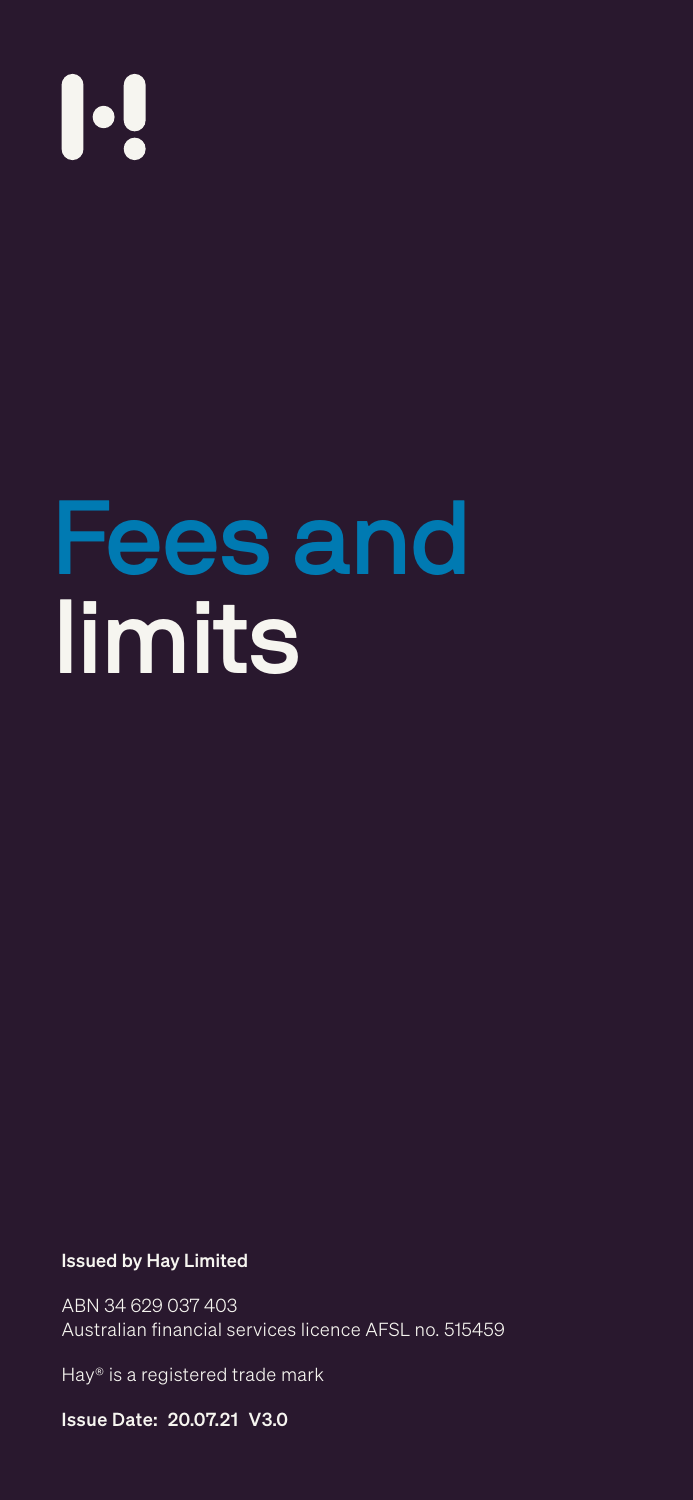



The fees that apply for the issue and use of the Hay Card are as follows:

Card payments  $\mathbf{\Phi}$ 

| <b>Transaction Fees</b> |            |
|-------------------------|------------|
| Account opening         | \$0        |
| Account keeping         | \$0        |
| Overdrawn               | <b>\$0</b> |

| Direct Debit Dishonour          | <b>SO</b>                                                                                 |
|---------------------------------|-------------------------------------------------------------------------------------------|
| Domestic ATM<br>withdrawal      | \$0 - Hay does not charge<br>any ATM fees. A fee may<br>be charged by the ATM<br>operator |
| International ATM<br>withdrawal | \$500 per month fee-free<br>limit. 1.5% above limit                                       |
| Domestic Transaction            | <b>SO</b>                                                                                 |
| International transaction       | $O\%$                                                                                     |
| <b>Card replacement</b>         | <b>SO</b>                                                                                 |
| <b>Transaction disputes</b>     |                                                                                           |
| Card naymonts                   |                                                                                           |

Non-card payments and transfers

#### up to \$20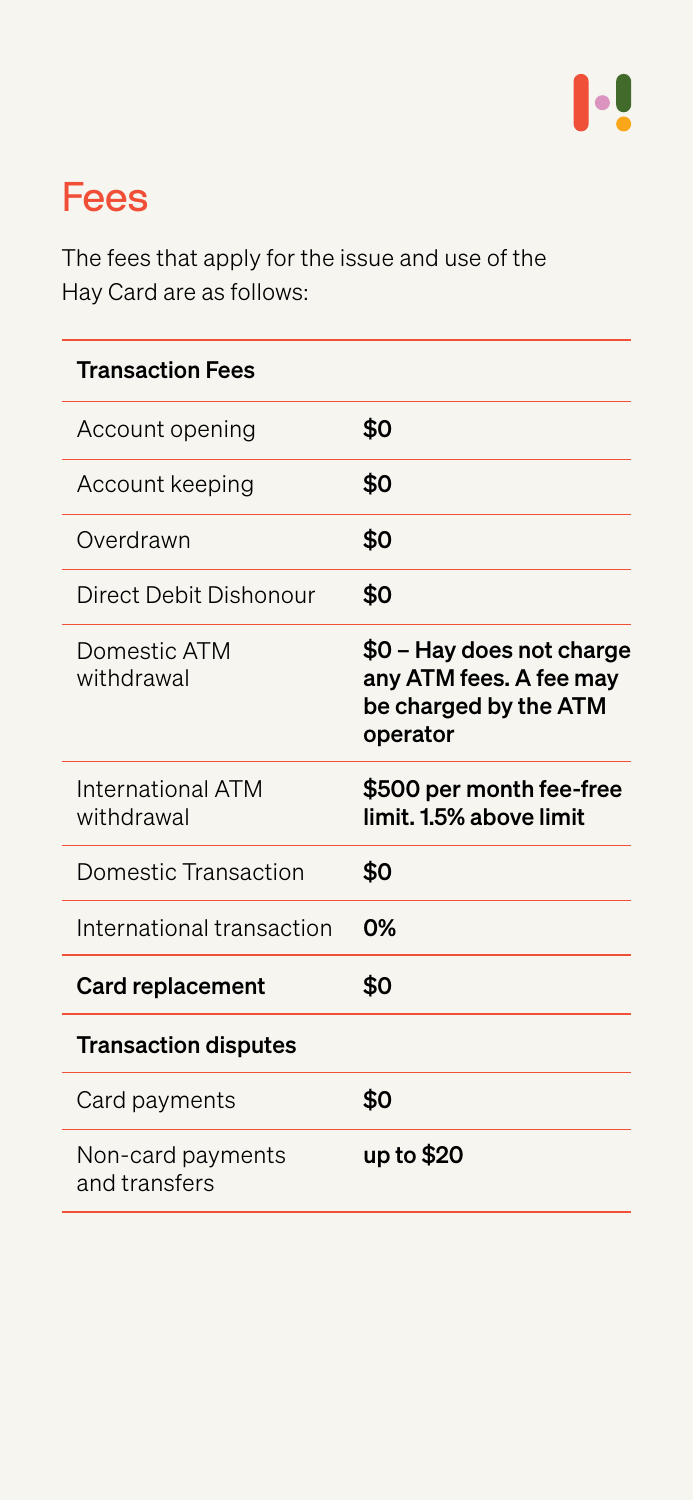

### Limits

There are default limits that apply to the Hay Card and Hay Account for:

PLEASE NOTE, ALL DAILY LIMITS REFRESH ON A 24-HOUR CYCLE, NOT PER CALENDAR DAY.

At any time, we can adjust the limits to protect your interests or ours.

You can find the actual limits that apply to your Hay Card and Hay Account within the Hay App.

We will let you know via the Hay App if your limits are adjusted. Please check the Limits section in the Hay App so you know what limits apply to your use of the Hay Card.

| \$15,000 | Maximum value you can store in your<br>Hay Account at any one time |
|----------|--------------------------------------------------------------------|
| \$10,000 | Maximum value of a single Hay Card<br>transaction                  |

| \$10,000                    | Maximum top up per day           |
|-----------------------------|----------------------------------|
| \$1,000                     | Maximum ATM cash out per day     |
| \$5,000                     | Maximum bank transfers per day   |
| \$5,000                     | Maximum BPAY transaction per day |
| <b>Available</b><br>balance | Total daily transaction limit    |
| <b>Available</b><br>balance | Hay to Hay transaction limit     |